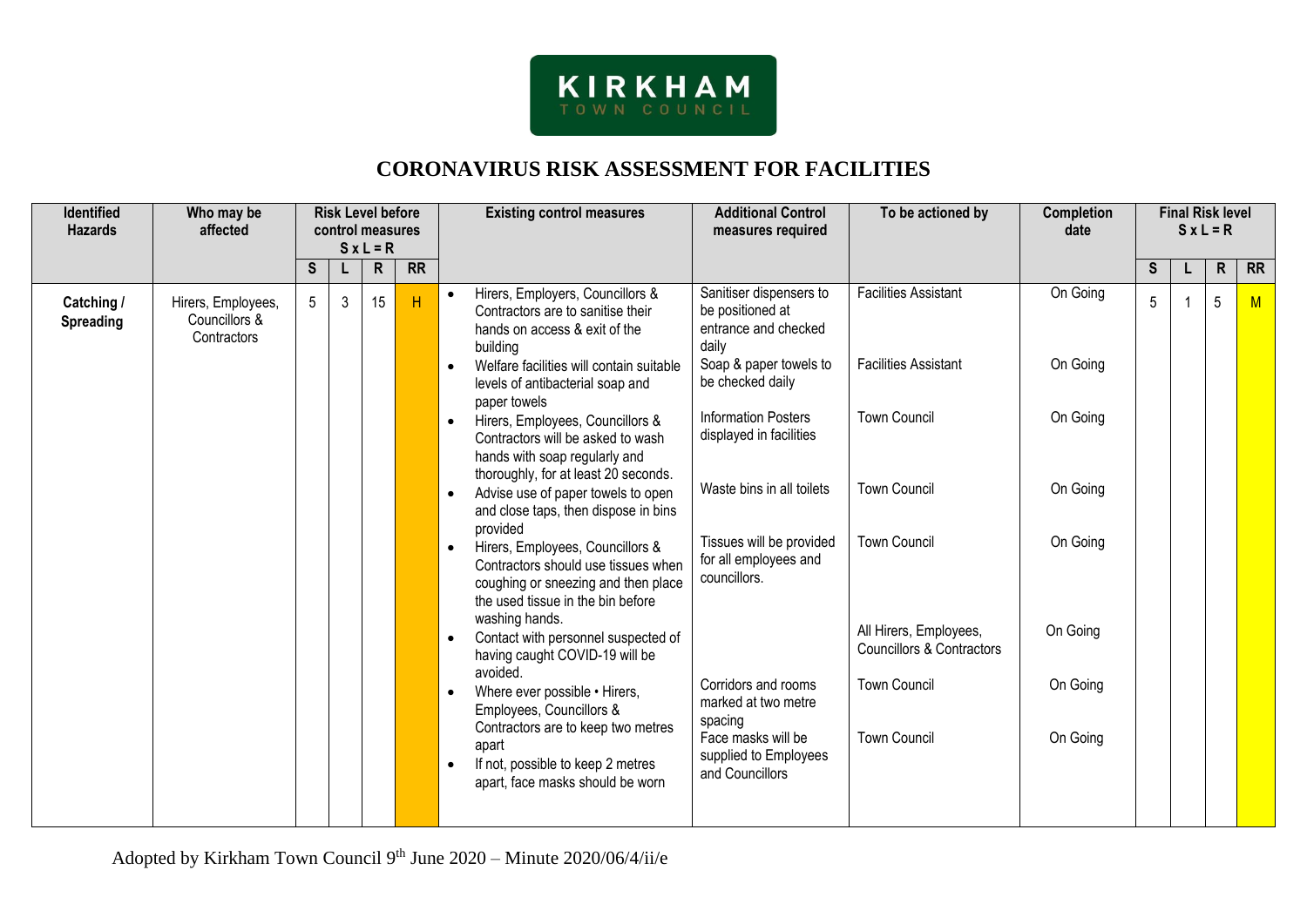

| <b>Identified</b><br><b>Hazards</b>           | Who may be<br>affected                             | <b>Risk Level before</b><br>control measures<br>$S x L = R$ |   |              |           |                                                                                                                                                                                                                   |                                                              |                                                                |          |    |   | <b>Existing control measures</b> |    | <b>Additional Control</b><br>To be actioned by<br>measures required |  | <b>Completion</b><br>date |  | <b>Final Risk level</b> | $S \times L = R$ |  |
|-----------------------------------------------|----------------------------------------------------|-------------------------------------------------------------|---|--------------|-----------|-------------------------------------------------------------------------------------------------------------------------------------------------------------------------------------------------------------------|--------------------------------------------------------------|----------------------------------------------------------------|----------|----|---|----------------------------------|----|---------------------------------------------------------------------|--|---------------------------|--|-------------------------|------------------|--|
|                                               |                                                    | S                                                           |   | $\mathsf{R}$ | <b>RR</b> |                                                                                                                                                                                                                   |                                                              |                                                                |          | S. | L | $\mathsf{R}$                     | RR |                                                                     |  |                           |  |                         |                  |  |
| Catching /<br><b>Spreading</b><br>(continued) | Hirers, Employees,<br>Councillors &<br>Contractors | 5 <sup>5</sup>                                              | 3 | 15           | H         | Hirers, Employees, Councillors &<br>$\bullet$<br>Contractors are reminded to not<br>touch their eyes, nose or mouth if<br>their hands are not clean.                                                              |                                                              | All Hirers, Employees,<br><b>Councillors &amp; Contractors</b> | On Going | 5  |   | $5\phantom{.0}$                  | M  |                                                                     |  |                           |  |                         |                  |  |
|                                               |                                                    |                                                             |   |              |           | A cleaning schedule will be<br>$\bullet$<br>implemented throughout the site,<br>ensuring that worksurfaces, door<br>handles, taps etc. are all thoroughly<br>cleaned with an antibacterial<br>cleaning substance. | Daily cleaning of<br>worksurfaces, door<br>handles, taps etc | <b>Facilities Assistant</b>                                    | On Going |    |   |                                  |    |                                                                     |  |                           |  |                         |                  |  |
|                                               |                                                    |                                                             |   |              |           | We will also work towards any<br>$\bullet$<br>cleaning / infection control<br>requirements outlined by the Hirer                                                                                                  | Liaise with Hirer before<br>the facility is booked           | <b>Town Council</b>                                            | On Going |    |   |                                  |    |                                                                     |  |                           |  |                         |                  |  |
|                                               |                                                    |                                                             |   |              |           | • Employees & Councillors will be<br>$\bullet$<br>told to self-isolate for 14 days should<br>they find they have a new, persistent<br>cough and/or a high temperature.                                            | Advise Town Council                                          | <b>Employees &amp; Councillors</b>                             | On Going |    |   |                                  |    |                                                                     |  |                           |  |                         |                  |  |
|                                               |                                                    |                                                             |   |              |           | Should employees disclose that<br>$\bullet$<br>personnel living with them are self-<br>isolating, they should be encouraged<br>to do the same for 14 days as per<br>Government guidance.                          | Advise Town Council                                          | <b>Employees &amp; Councillors</b>                             | On Going |    |   |                                  |    |                                                                     |  |                           |  |                         |                  |  |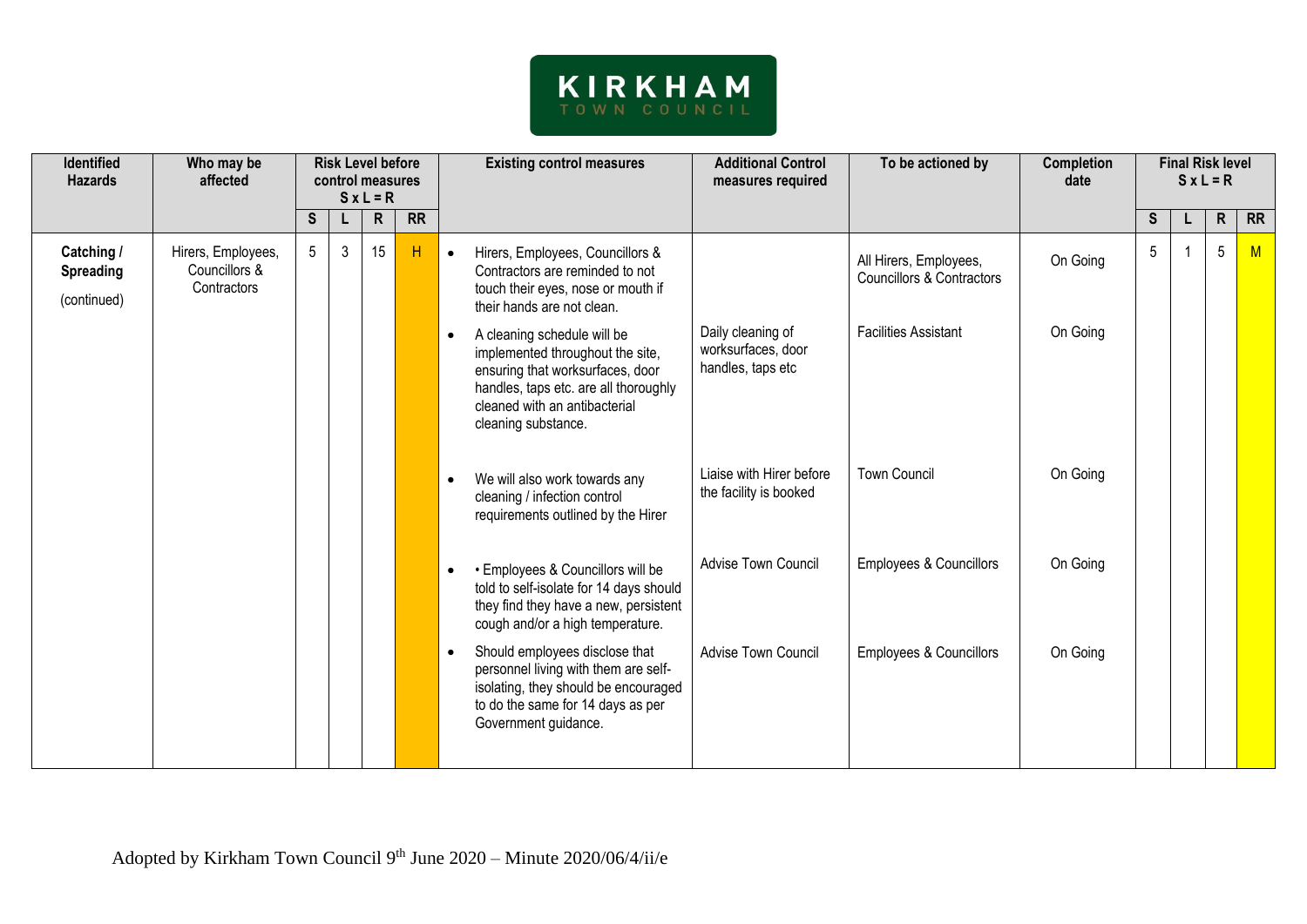

| <b>Identified</b><br><b>Hazards</b> | Who may be<br>affected                             | <b>Risk Level before</b><br>control measures<br>$S x L = R$ |                | <b>Additional Control</b><br><b>Existing control measures</b><br>To be actioned by<br>measures required |           | <b>Completion</b><br>date                                                                                                                                                                                                                                                                                                                                                                                                                                                                                                                                                                                 | <b>Final Risk level</b><br>$S x L = R$                            |                                  |    |  |              |           |
|-------------------------------------|----------------------------------------------------|-------------------------------------------------------------|----------------|---------------------------------------------------------------------------------------------------------|-----------|-----------------------------------------------------------------------------------------------------------------------------------------------------------------------------------------------------------------------------------------------------------------------------------------------------------------------------------------------------------------------------------------------------------------------------------------------------------------------------------------------------------------------------------------------------------------------------------------------------------|-------------------------------------------------------------------|----------------------------------|----|--|--------------|-----------|
|                                     |                                                    | S.                                                          |                | $\mathsf{R}$                                                                                            | <b>RR</b> |                                                                                                                                                                                                                                                                                                                                                                                                                                                                                                                                                                                                           |                                                                   |                                  | S. |  | $\mathsf{R}$ | <b>RR</b> |
| <b>Employee travel</b><br>plans     | Employees &<br>Councillors                         | $5\overline{)}$                                             | $\mathfrak{Z}$ | 15                                                                                                      | H         | We will ask employees to inform us<br>$\bullet$<br>if they are leaving the country.<br>We will provide relevant government<br>$\bullet$<br>guidance in line with the area /<br>country that they are visiting.<br>Self-isolation will be enforced in line<br>$\bullet$<br>with the area / country guidance.                                                                                                                                                                                                                                                                                               | <b>Town Council</b><br>Town council<br><b>Town Council</b>        | On Going<br>On Going<br>On Going | 5  |  | 5            | M         |
| Lack of<br>awareness                | Hirers, Employees,<br>Councillors &<br>Contractors | 5                                                           | 3              | 15                                                                                                      | H         | The latest government campaign<br>$\bullet$<br>posters will be displayed in the<br>welfare areas and in suitable places<br>around site.<br>Toolbox talks will be carried out for<br>$\bullet$<br>all Hirers, Employees, Councillors &<br>Contractors on site, warning them of<br>the risks posed by the virus as well<br>as the control measures outlined in<br>this assessment and from<br>government guidance. This will<br>include informing personnel of the<br>known symptoms.<br>We will continually adopt and review<br>$\bullet$<br>new government / WHO guidance as<br>and when it is available. | <b>Town Council</b><br><b>Town Council</b><br><b>Town Council</b> | On Going<br>On Going<br>On Going | 5  |  | 5            | M         |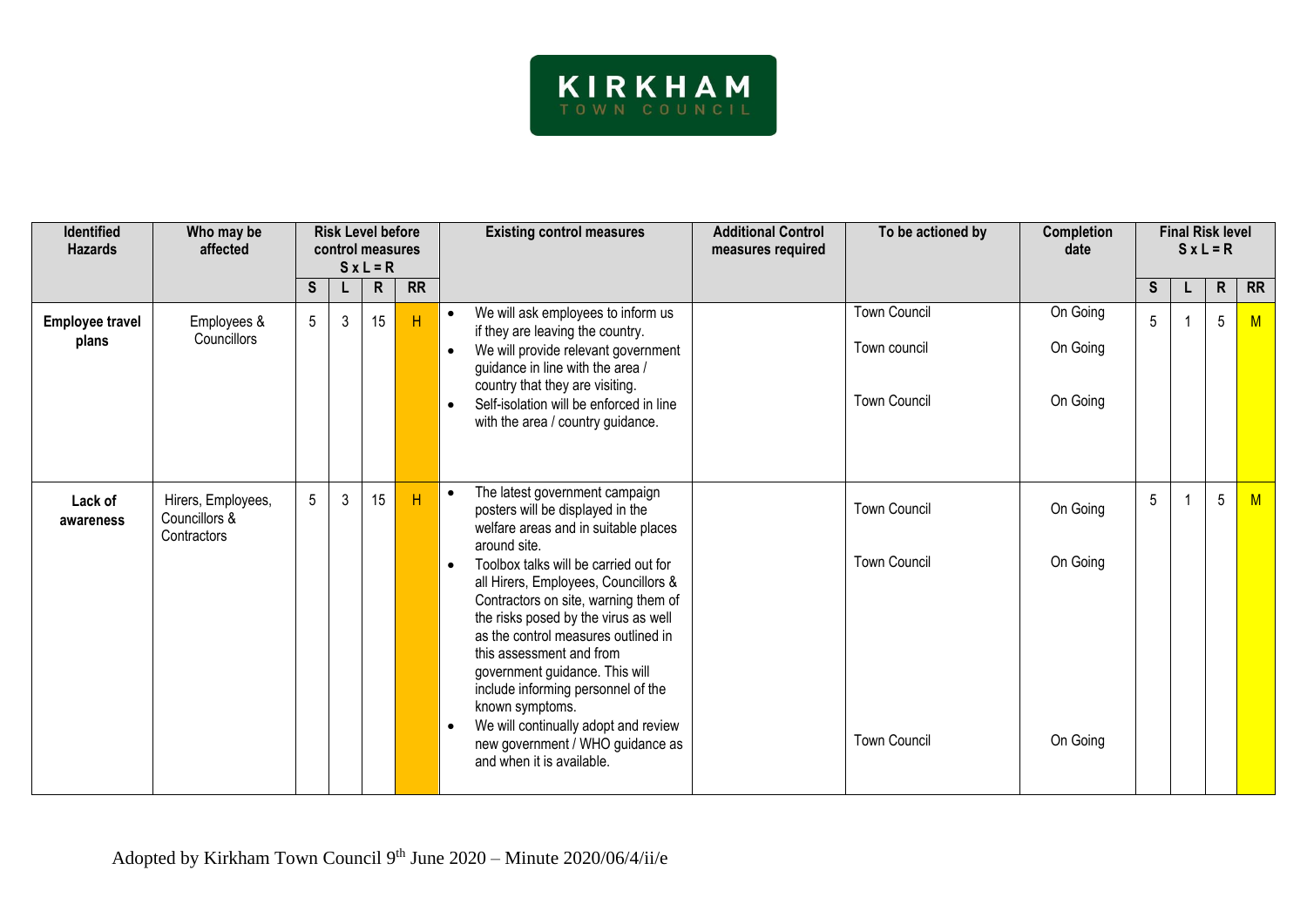

### **Guidance Notes**

| SEVERITY | 5                 | $5\overline{)}$         | 10                      | 15             | 20                      | 25                      |  |  |  |
|----------|-------------------|-------------------------|-------------------------|----------------|-------------------------|-------------------------|--|--|--|
|          | 4                 | $\overline{\mathbf{4}}$ | $\overline{\mathbf{8}}$ | 12             | 16                      | 20                      |  |  |  |
|          | $\mathbf 3$       | $\mathbf{3}$            | $6\phantom{a}$          | $\overline{9}$ | 12                      | 15                      |  |  |  |
|          | $\boldsymbol{2}$  | $\overline{2}$          | 4                       | $6\phantom{a}$ | $\overline{\mathbf{8}}$ | 10                      |  |  |  |
|          | 1                 | 1                       | $\overline{2}$          | $\mathbf{3}$   | $\overline{\mathbf{4}}$ | $5\phantom{1}$          |  |  |  |
|          |                   | 1                       | $\boldsymbol{2}$        | $\mathbf 3$    | $\overline{\mathbf{4}}$ | $\overline{\mathbf{5}}$ |  |  |  |
|          | <b>LIKELIHOOD</b> |                         |                         |                |                         |                         |  |  |  |

|             | <b>LIKELIHOOD</b>                      |
|-------------|----------------------------------------|
| 5           | <b>Almost Certain - Very High Risk</b> |
|             | Probable - High Risk                   |
| 3           | 50/50 - Medium Risk                    |
| $\mathbf 2$ | <b>Improbable – Low Risk</b>           |
|             | <b>Almost impossible - Low Risk</b>    |

## **SEVERITY**

| <b>Fatality – Very High Risk</b>  |
|-----------------------------------|
| Severe incapacity - High Risk     |
| Absent 3 weeks – Medium Risk      |
| Absent less than 1 day - Low Risk |
| <b>Insignificant – Low Risk</b>   |
|                                   |

| 1–4 LOW                                                                                                                                                                             | <b>MEDIUM</b><br>$5 - 9$                                                                                                                                                                                 | 10-15 HIGH                                                                                                                                                                                                                                                                                                         | 16-25 VERY HIGH                                                                                                             |
|-------------------------------------------------------------------------------------------------------------------------------------------------------------------------------------|----------------------------------------------------------------------------------------------------------------------------------------------------------------------------------------------------------|--------------------------------------------------------------------------------------------------------------------------------------------------------------------------------------------------------------------------------------------------------------------------------------------------------------------|-----------------------------------------------------------------------------------------------------------------------------|
| Continue with existing control,<br>however monitor for changes.<br>Implement any additional control<br>measures required, within the<br>timescales given in the<br>risk assessment. | Requires attention to reduce the<br>rating as well as regular ongoing<br>monitoring.<br>Implement any additional control<br>measures required, within the<br>timescales given in the<br>risk assessment. | Requires immediate attention to<br>bring the risk down to an<br>acceptable level. Implement the<br>control measures required, within<br>the timescales given in the risk<br>assessment and continue to<br>review working practices to<br>reduce the probability of an<br>accident to the lowest possible<br>level. | Stop immediately - the risk is too<br>hiah.<br>Take immediate action to reduce<br>the risk to<br>the lowest level possible. |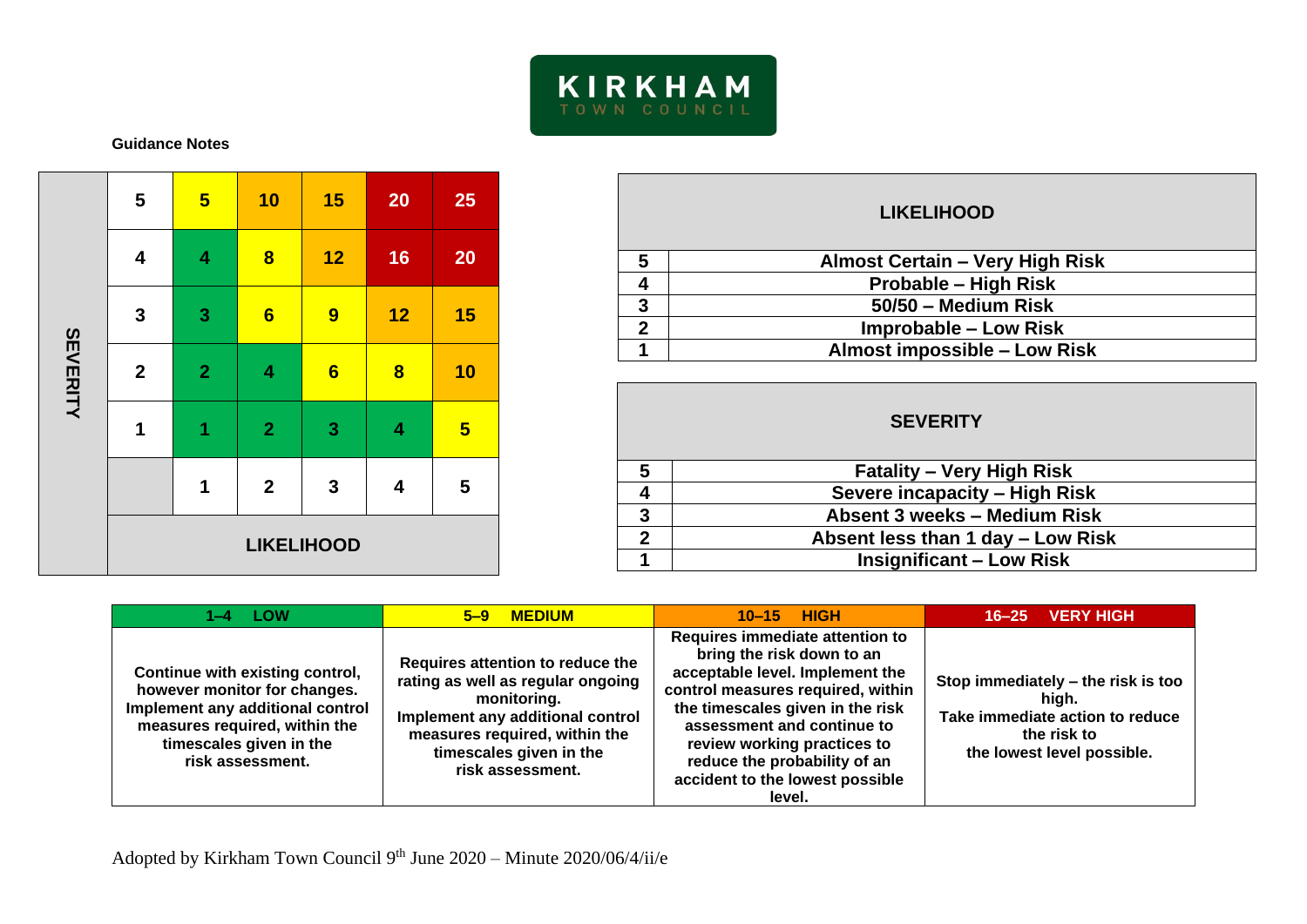

#### **Additional comments:**

- 1. This risk assessment needs to be discussed with all Hirers, Employees, Councillors & Contractors before they hire or enter any of the facilities, to ensure compliance with all control measures.
- 2. Hirers, Employees, Councillors & Contractors are to sign an acknowledgement sheet for their understanding of this risk assessment
- 3. The risk assessment is to be reviewed on an annual basis, or sooner as Kirkham Town Council will continually adopt and review new government / WHO guidance, as and when issued
- 4. This risk assessment must be approved by the Town Council before being issued as a live document

| <b>Assessor 1 name:</b> | Paul Hodgson         | Signature: | P A Hodgson<br>Date: |       | 09-06-2020 |  |
|-------------------------|----------------------|------------|----------------------|-------|------------|--|
|                         |                      |            |                      |       |            |  |
| <b>Assessor 2 name:</b> | <b>Paul Brearley</b> | Signature: | Pot Brearley         | Date: | 14-06-2020 |  |